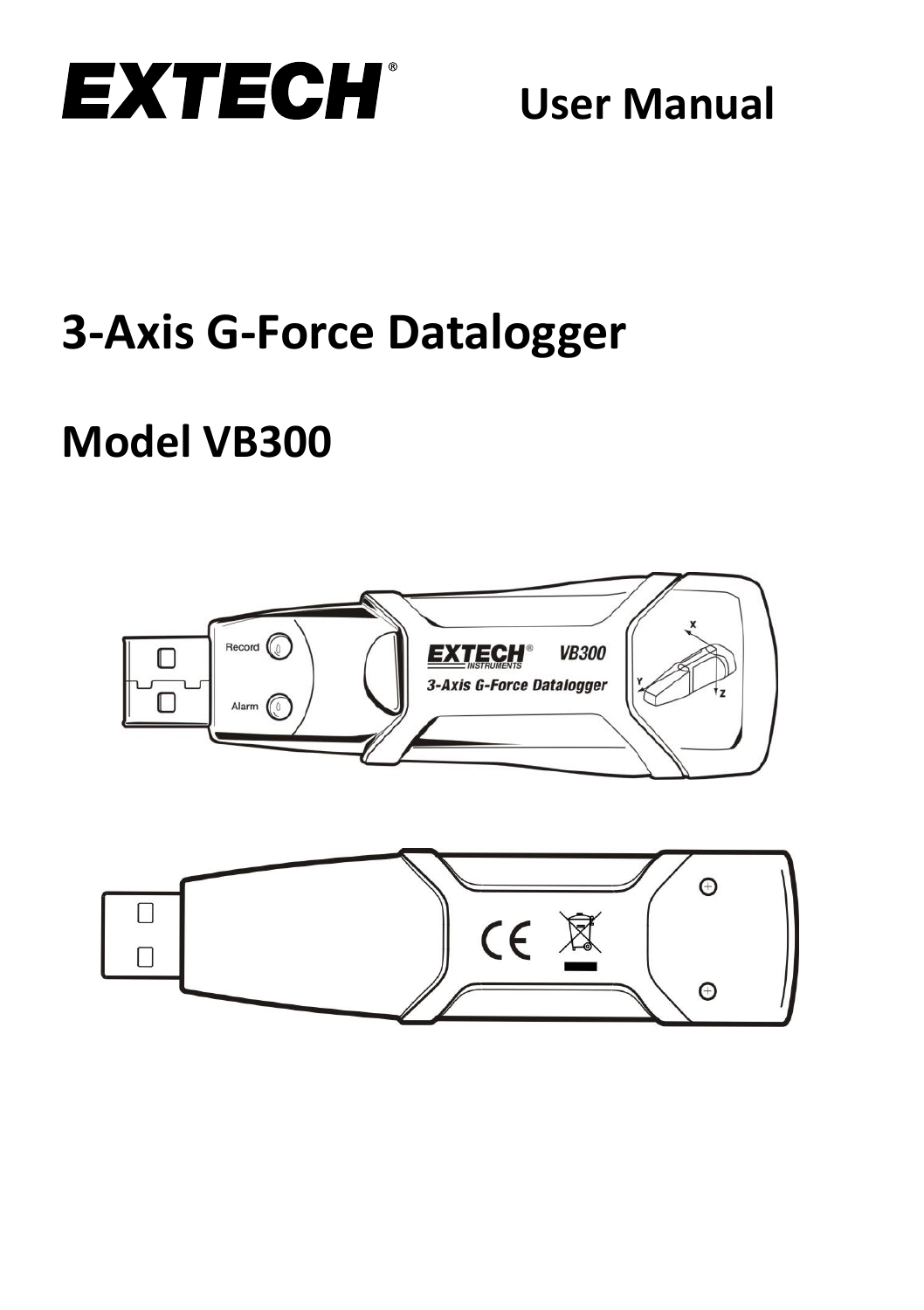### *Introduction*

Congratulations on your purchase of the VB300 G-Force Datalogger. The Model VB300 can measure and record shock and vibration (acceleration) readings over its  $\pm$  18g measurement range. This device will record 3-axis g-force and related peaks to provide a history of shock and vibration conditions. The real time clock provides time stamps for all data.

The user can easily configure the logging rate, high/low alarm and start-mode, and download the stored data by plugging the VB300 into a PC's USB port and running the PC software. Measurement data can be plotted, printed and exported for use with other applications such as word processors and spreadsheets. The data logger is supplied with a long-life 1000 hour lithium battery.

The VB300 memory uses a 4MB Flash device that can hold 168042 Normal recordings or 112028 Motion Detection recordings per axis.

This meter is shipped fully tested and calibrated and, with proper use, will provide years of reliable service.

#### *Features*

- Records 3-axis g force shock and vibration
- Built-in accelerometer
- Measures static and dynamic acceleration
- Real time operation (time stamped data)
- Normal and Motion detection mode
- Real time FFT frequency analysis
- Manual and Automatic datalogger start modes
- Selectable data sampling rate
- Status Indication via Red and Green LEDs
- USB Interface for Set-up and Data Download
- User-Programmable motion thresholds
- Long battery life 1000 hours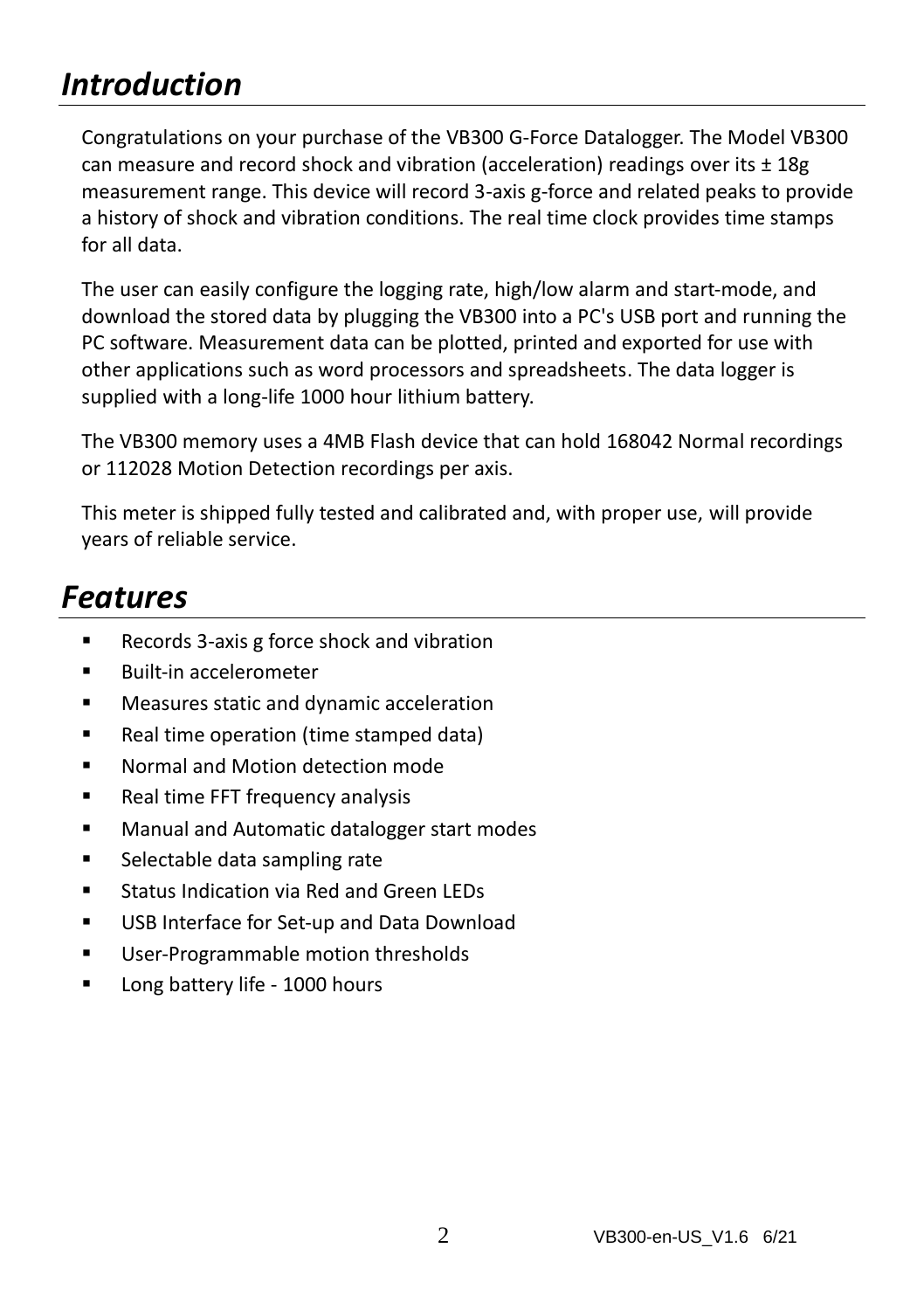#### *Description*

#### **Meter Description**

- 1. USB connector
- 2. RECORD LED
- 3. ALARM LED
- 4. Datalogger Start / Stop Button
- 5. Axis reference diagram



Note: Battery compartment access screws (2) located on rear of unit. Refer to the battery installation section for further details.

#### **Pedestal Mount Description**

- 1. Mounting screw holes
- 2. Swivel latch
- 3. Swivel latch lock
- 4. Mounting magnets





**FRONT VIEW REAR VIEW**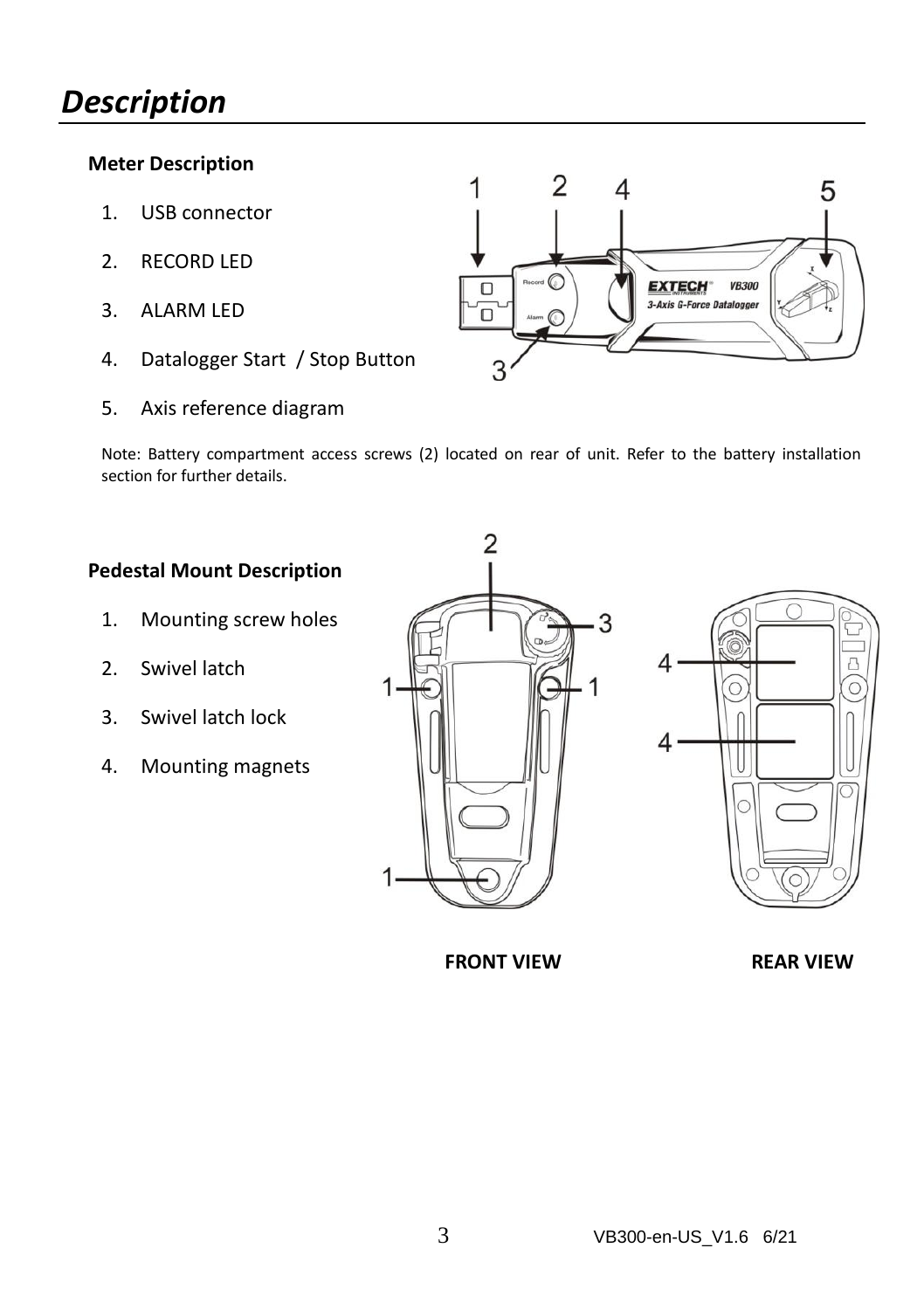# *Mounting the VB300*

The VB300 fits securely in the supplied mounting pedestal. Unscrew the pedestal latch and snap the VB300 into the pedestal. Secure the latch and follow one of the mounting methods below. There are three mounting methods for affixing the pedestal to the area under test:

- 1. Magnetically: Powerful magnets are built into the rear of the pedestal
- 2. Adhesive: Use glue (not supplied) to affix the pedestal to the area under test
- 3. Screws: Three mounting holes are provided on the pedestal for screw mounting (screws not supplied)

#### *LED Status Indication*

| LED                 | <b>Description</b>                | <b>Action</b>                                  |
|---------------------|-----------------------------------|------------------------------------------------|
| <b>Record Alarm</b> |                                   |                                                |
|                     | <b>LEDs not flashing</b>          |                                                |
|                     | -No logging in process            |                                                |
|                     | -No battery found                 | - Install battery                              |
|                     | -Battery completely<br>discharged | - Replace the battery and<br>download the data |
|                     | Green single flash every 10 sec.  | Press and hold the                             |
|                     | $\ast$                            | datalogger Start/Stop                          |
|                     | -Logging, no alarm**              | button on the VB300 until                      |
|                     |                                   | the red LED flashes four                       |
|                     |                                   | times to stop logging                          |
|                     | Red single flash every 30 sec. *  | If the unit is datalogging it                  |
|                     | -Low Battery                      | will stop automatically.                       |
|                     |                                   | The Data will NOT be lost.                     |
|                     |                                   | <b>Replace battery</b>                         |
|                     | <b>Red and Green alternating</b>  |                                                |
|                     | flashing every 60 seconds;        |                                                |
|                     | -Datalogger memory is full        | -Download data                                 |

\* To save power, the VB300's LED flashing cycle can be changed via the supplied software.

\*\* To save power, alarm LEDs for temperature can be disabled via the supplied software.

NOTE: When the battery is low, all operations will be disabled automatically.

NOTE: Logging automatically stops when the battery weakens (logged data will be retained).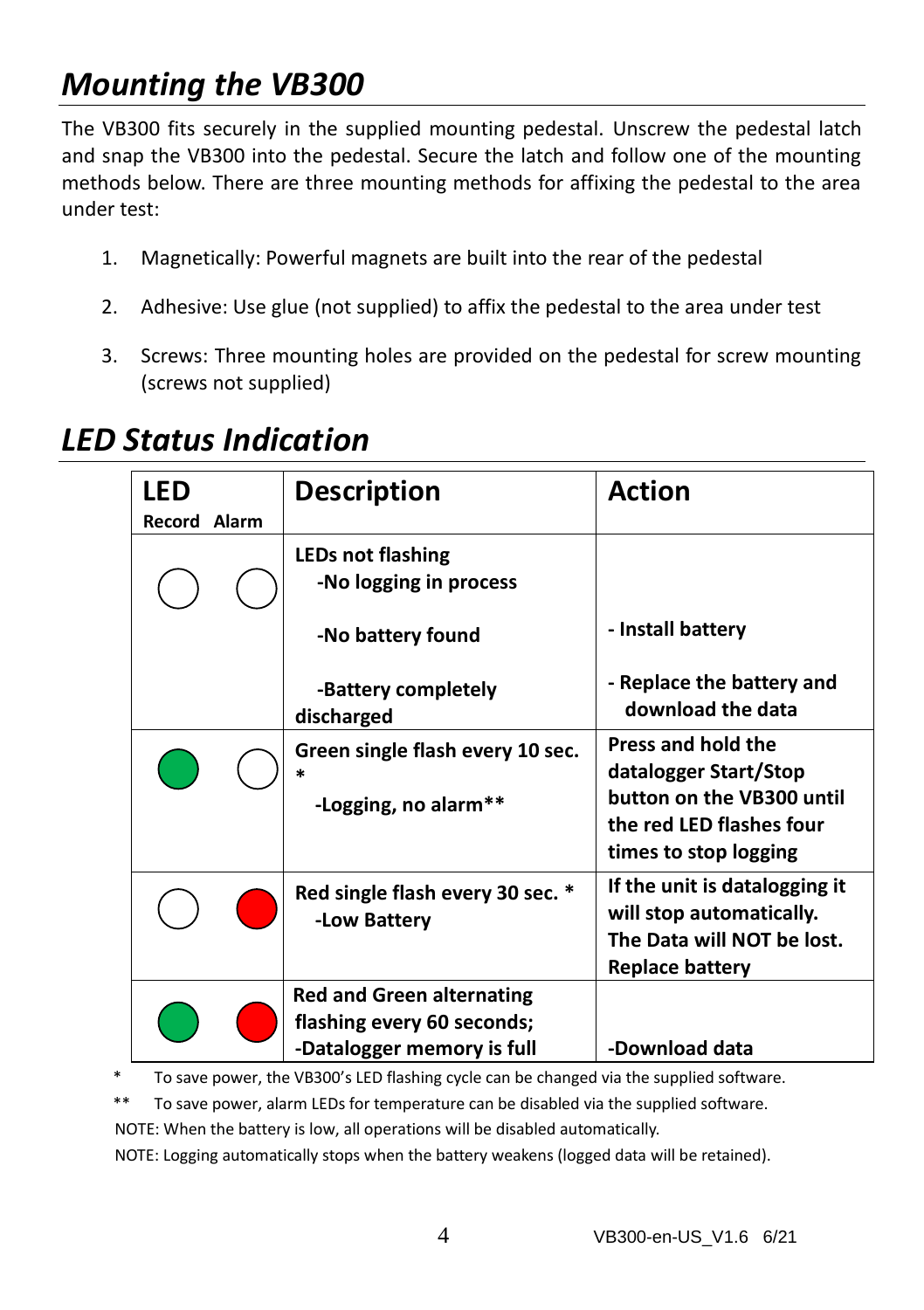#### **INSTALLING THE DATALOGGER SOFTWARE**

Download the VB300 software from the Extech.com/Software web page. Run ExtechInstaller.exe, to install the software and the USB driver.

| www.extech.com                            |                        |  |  |  |  |
|-------------------------------------------|------------------------|--|--|--|--|
|                                           | ⊛                      |  |  |  |  |
|                                           | <b>INSTRUMENTS</b>     |  |  |  |  |
| A                                         | FLIR COMPANY           |  |  |  |  |
|                                           | V EFIB CONSYMI         |  |  |  |  |
| Software                                  | Exit<br><b>Drivers</b> |  |  |  |  |
| Copyright © 2011 Extech Instruments Corp. |                        |  |  |  |  |

Instructions for installing and using the Datalogger Software are contained in the Software HELP Utility available from the HELP menu in the software program. Please read the HELP Utility thoroughly in order to fully understand the software and the related functionality of the VB300.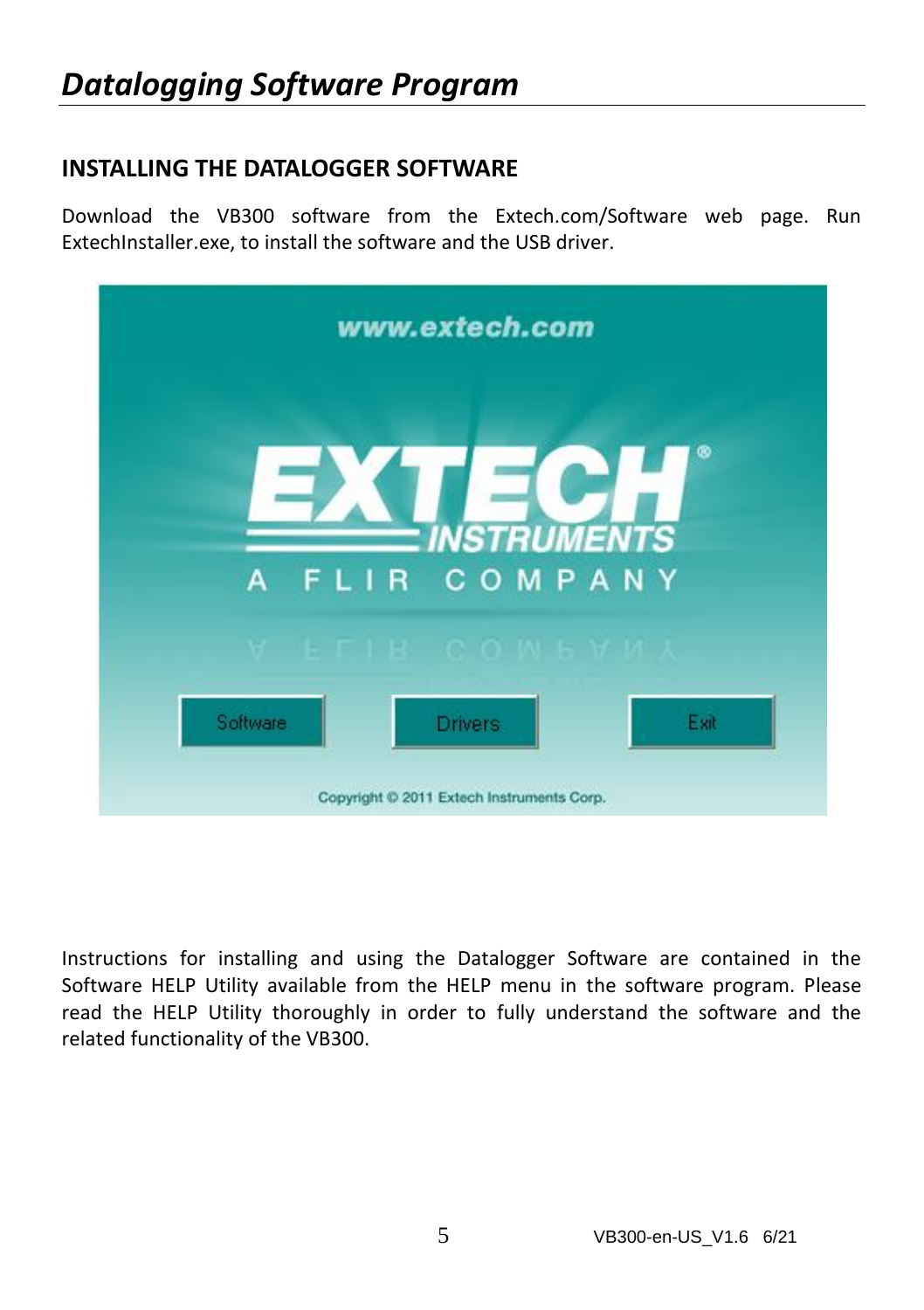### *Basic Datalogger Operation*

This section covers only the starting and stopping of the Datalogger's recording functions. All other information is provided in the HELP utility within the software program.

- 1. Configure the Datalogger's sample rate, motion detection threshold, record mode, LED flash cycle and more using the supplied software program. Refer to the instructions included in the software program's HELP utility to configure the datalogger and to otherwise use the software.
- 2. If AUTO start is selected in the software, the datalogger will begin logging data the moment the software window is closed. If MANUAL is selected, press and hold the datalogger start/stop button until the green LED flashes; the datalogger LED flashes periodically (flash interval time selectable in software) indicating that the datalogger is recording.
- 3. To stop datalogging, press and hold the start/stop button while the unit is datalogging. The red LED will quickly flash indicating that datalogging has stopped. Refer to the LED status table earlier in this manual for interpreting the LED flash information.
- 4. Refer to the software HELP utility for transferring the data from the logger to the PC.
	- **Note:** When the VB300 is connected to the USB port, its battery discharges at a higher rate than normal. To conserve battery life, do not leave the VB300 connected to the USB port for a prolonged period of time.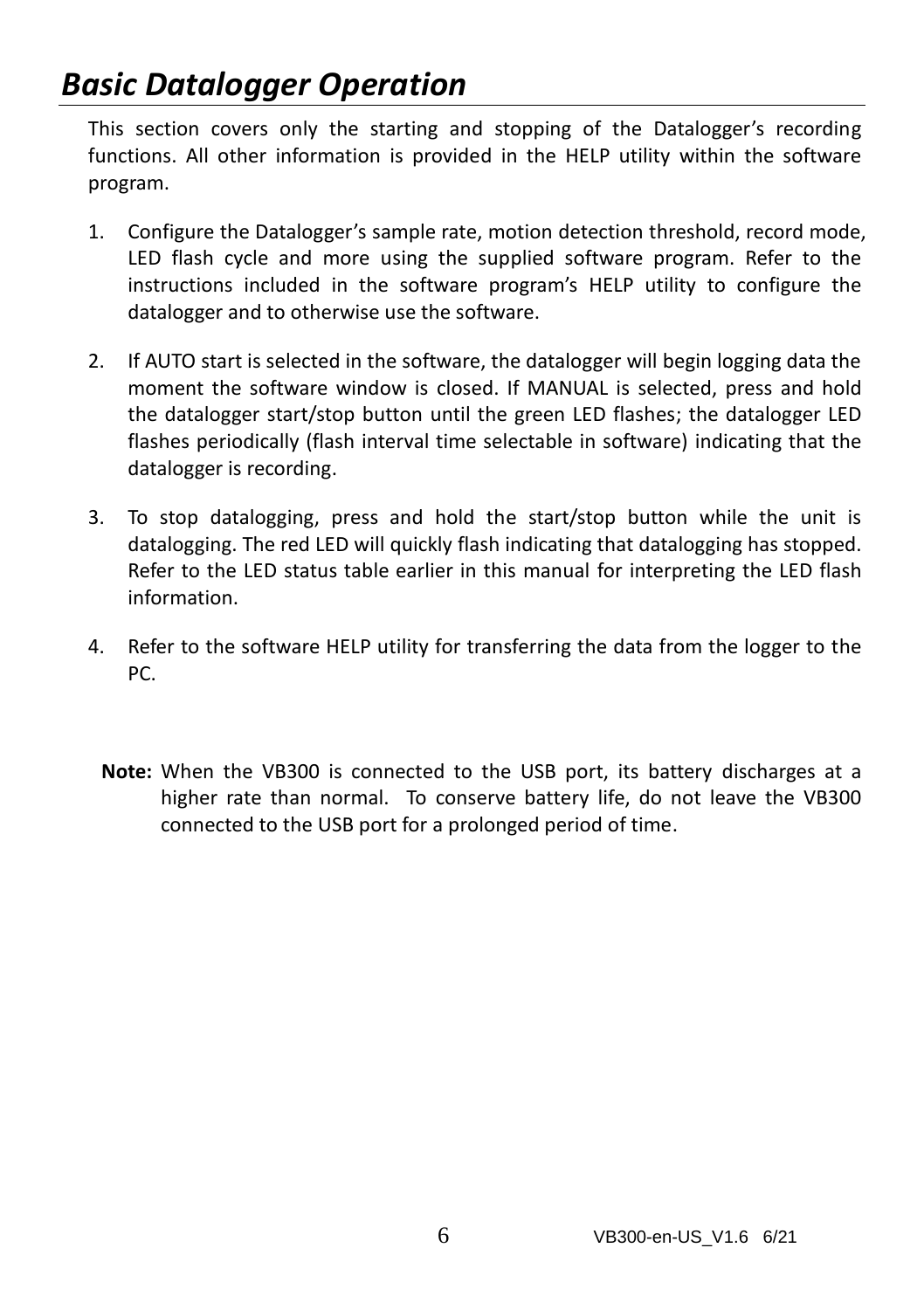#### **1g OFFSET**

The axis (or combination of axis) parallel to the earth surface will indicate the 1g force related to gravitational force.

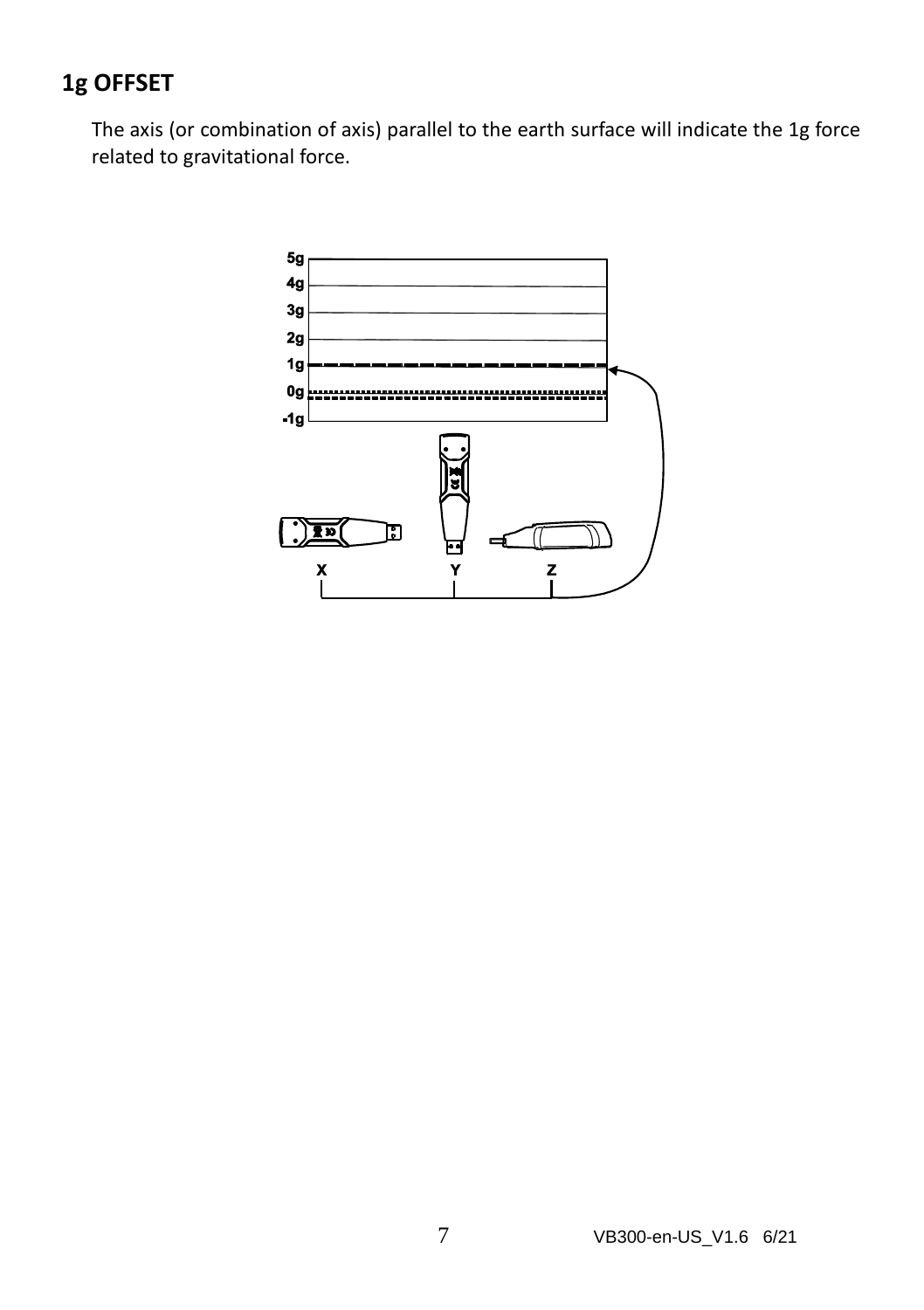| <b>Acceleration</b>          | Range: ±18g                                                                                      | Resolution: 0.00625g |  |
|------------------------------|--------------------------------------------------------------------------------------------------|----------------------|--|
| <b>Accuracy</b>              | ±0.5g                                                                                            |                      |  |
| <b>Frequency Range</b>       | $0$ to $60$ Hz                                                                                   |                      |  |
| <b>Datalog Memory</b>        | 4MB Flash stores 168042 Normal recording records or<br>112028 Motion Detection records per axis. |                      |  |
| Logging rate                 | Selectable sampling interval: From 50ms up to 24 hours                                           |                      |  |
| Data format                  | Time stamped peak acceleration and freefall; Average and<br>Peak Vector sums                     |                      |  |
| <b>Computer PC interface</b> | <b>USB</b>                                                                                       |                      |  |
| <b>Hardware requirements</b> | 8MB RAM; 2MB Hard Drive space for software program;<br>USB jack                                  |                      |  |
| <b>System requirements</b>   | Windows software                                                                                 |                      |  |
| <b>Operating temperature</b> | 32 to $104^{\circ}$ F (0 to $40^{\circ}$ C)                                                      |                      |  |
| Storage temperature          | 0 to 140°F (-10 to 60°C)                                                                         |                      |  |
| <b>Battery type</b>          | 3.6V Lithium (1/2 AA) 1.0Ah (Saft LS-14250 or equiv)                                             |                      |  |
| <b>Power consumption</b>     | 1mA (typical, while recording); < 15µA while idling                                              |                      |  |
| <b>Battery life</b>          | 1000 hours approx.                                                                               |                      |  |
| <b>Dimensions/Weight</b>     | 3.7 x 1.1 x 0.8" (95 x 28 x 21mm) / 6oz (172g)                                                   |                      |  |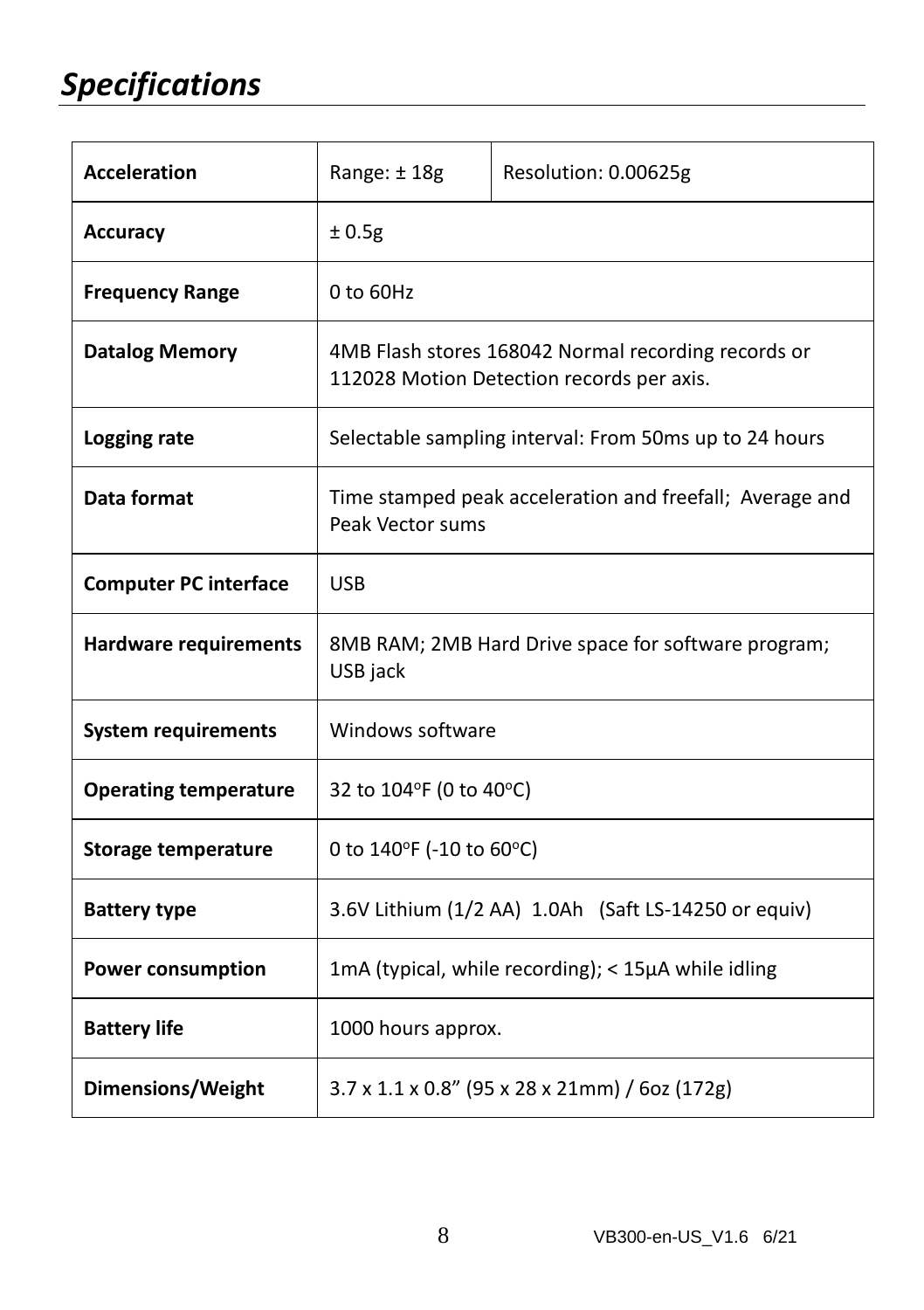#### *Battery Replacement*

The VB300 does not lose its stored readings when the battery expires or when the battery is replaced. The data logging process will however be stopped and cannot be re-started until the battery has been replaced and the logged data has been downloaded to PC.

The battery life is rated for approx. 1000 hours. If in doubt, replace the battery before logging critical data. Use only 3.6V lithium batteries. Before replacing the battery, remove the datalogger from the PC.

- **Note:** When the VB300 is connected to the USB port, its battery discharges at a higher rate than normal. To conserve battery life, do not leave the VB300 connected to the USB port for a prolonged period of time.
	- 1. Remove the two Phillips screws identified with the two smaller arrows in the diagram below.
	- 2. Slide the battery compartment cover in the direction of the larger arrow.
	- 3. Replace the battery with one of the same type (3.6V lithium, ½ AA 1.0Ah, Saft LS-14250 or equiv).
	- 4. Close the battery compartment and tighten with the two screws.



**WARNING:** Handle lithium batteries carefully, observe warnings on battery casing. Dispose of in accordance with local regulations.